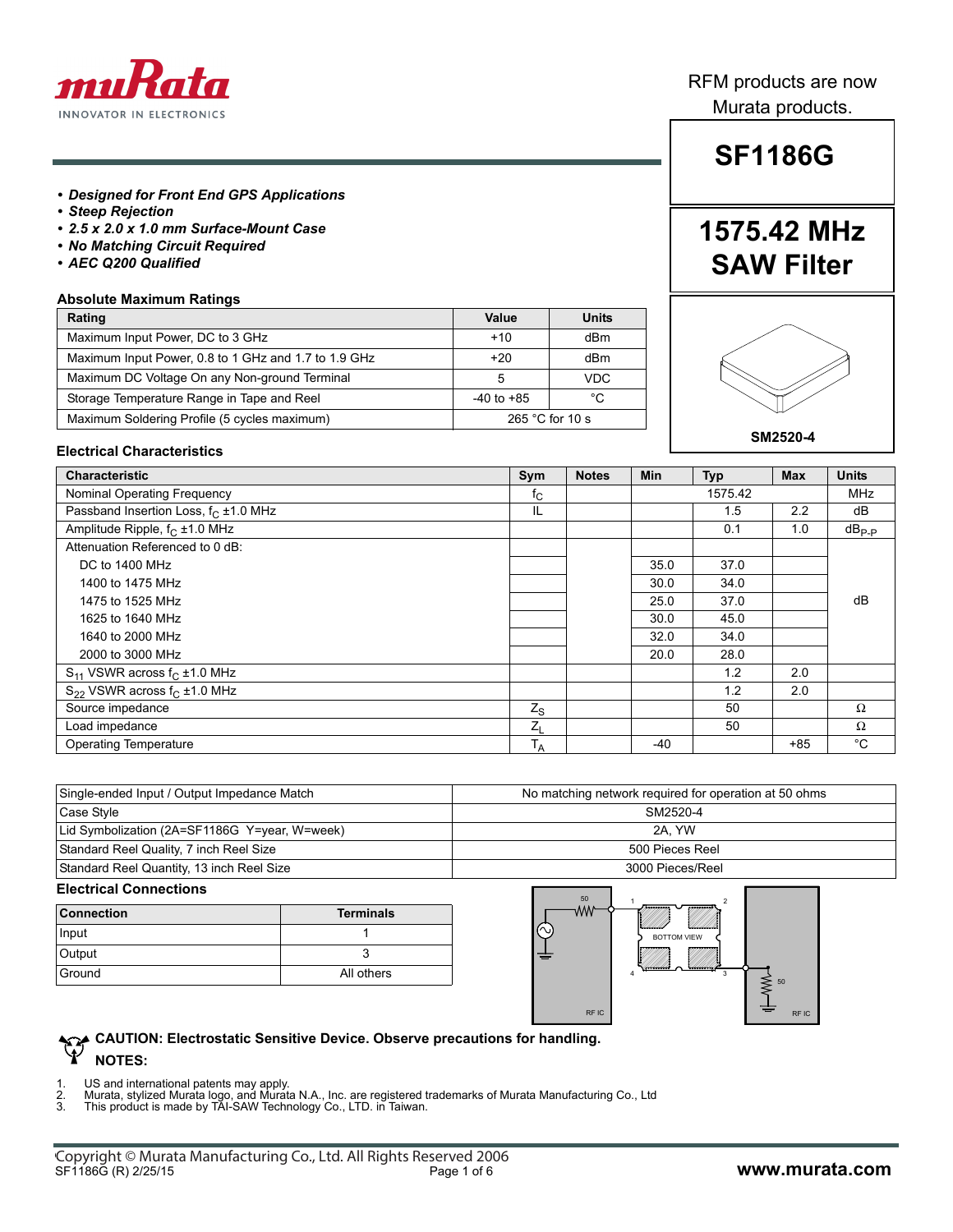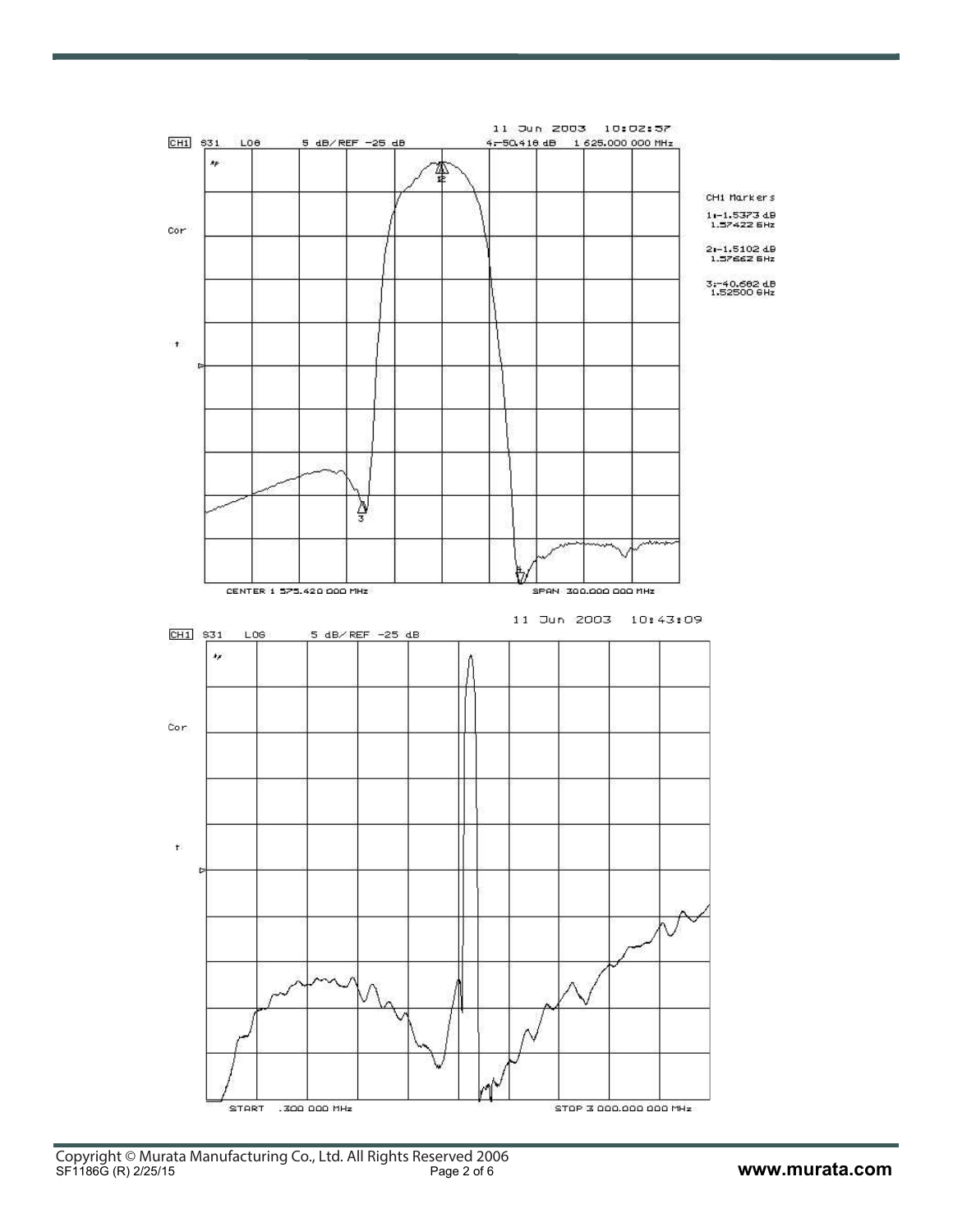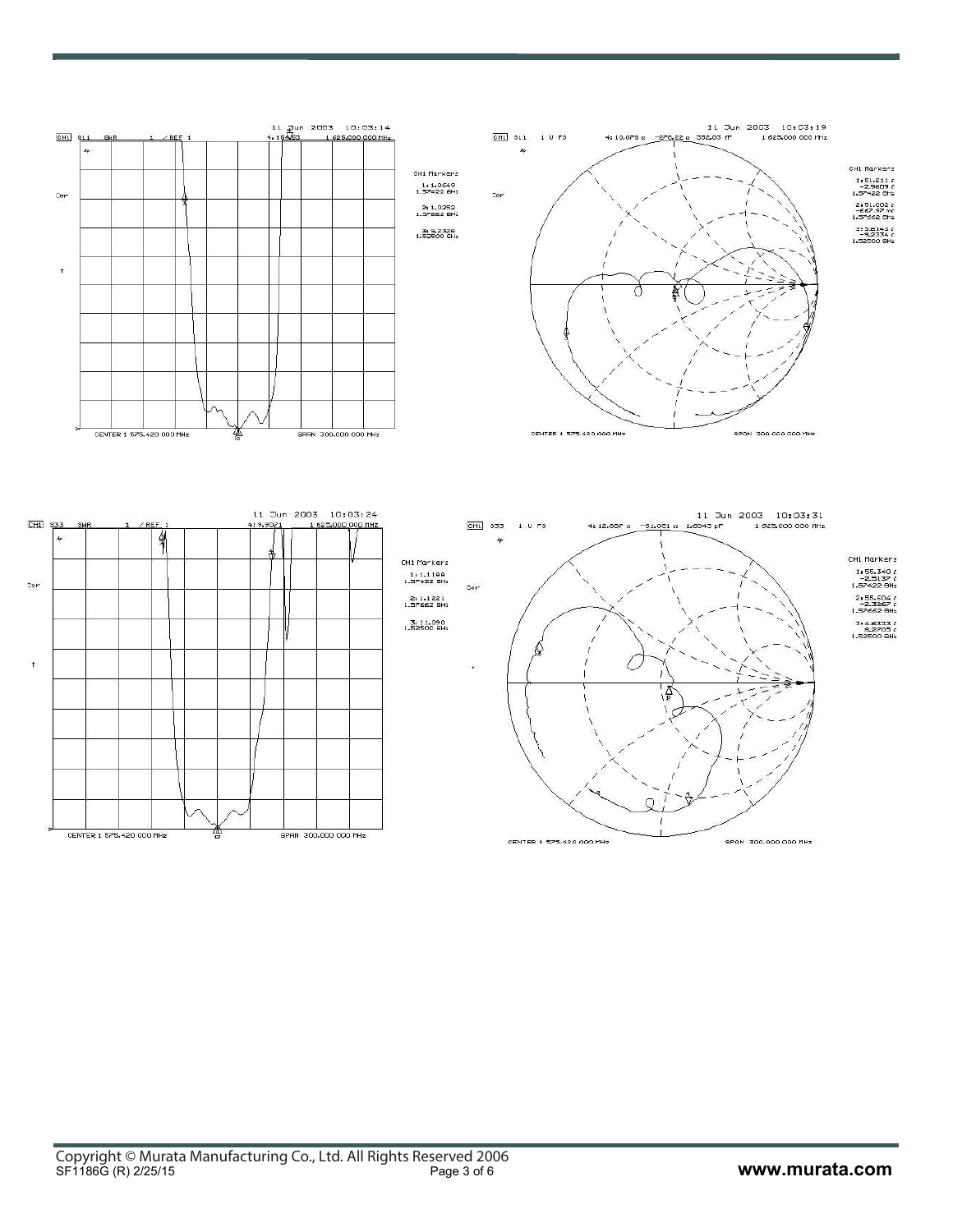# **SM2520-4 Case**

# **4-Terminal Ceramic Surface-Mount Case**

## **2.5 X 2.0 mm Nominal Footprint**



#### **Case Dimensions**

| <b>Dimension</b> | mm   |            |            |
|------------------|------|------------|------------|
|                  | Min  | <b>Nom</b> | <b>Max</b> |
| А                | 1.88 | 2.0        | 2.12       |
| в                | 2.38 | 2.5        | 2.62       |
| C                |      |            | 1.00       |
| D                | 0.67 | 0.80       | 0.83       |
| E                | 0.80 | 0.95       | 1.10       |
| F                | 0.55 | 0.70       | 0.85       |
| G                | 0.50 | 0.60       | 0.70       |

### **Electrical Connections**

| <b>Connection</b> |                             | <b>Terminals</b> |  |
|-------------------|-----------------------------|------------------|--|
| Port 1            | Single-ended Input          |                  |  |
| Port 2            | Single-ended Output         |                  |  |
|                   | Ground                      | All others       |  |
|                   | Single-ended Operation Only |                  |  |
|                   |                             |                  |  |

| <b>Materials</b>      |                                                |  |
|-----------------------|------------------------------------------------|--|
| Solder Pad<br>Plating | 0.3 to 1.0 um Gold over 1.27 to 8.89 um Nickel |  |
| Lid Plating           | 2.0 to 3.0 um Nickel                           |  |
| Body                  | $Al_2O_3$ Ceramic                              |  |
| Pb Free               |                                                |  |





### TOP VIEW **BOTTOM VIEW**

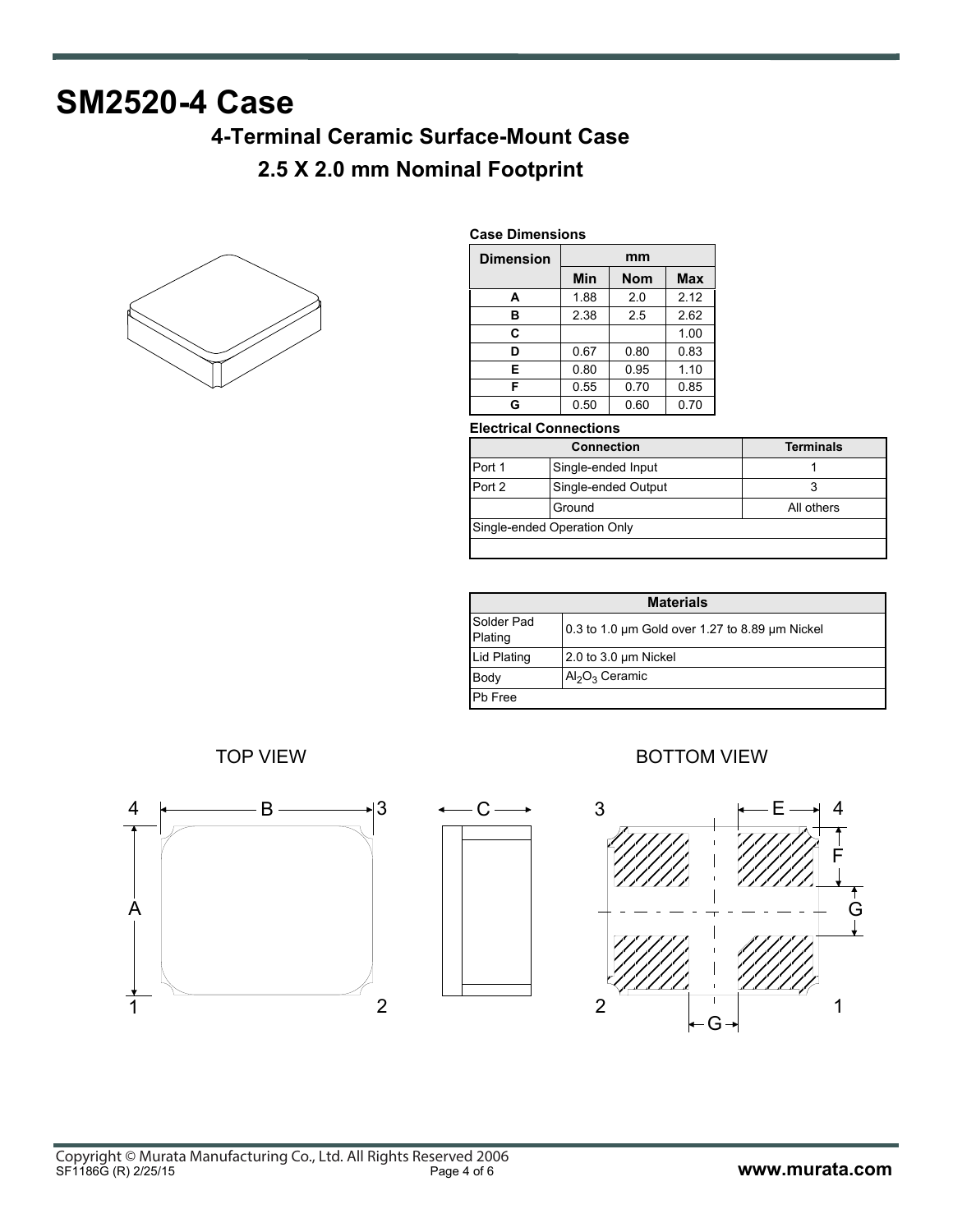### **PCB Foot Print**



#### **Reflow Profile**

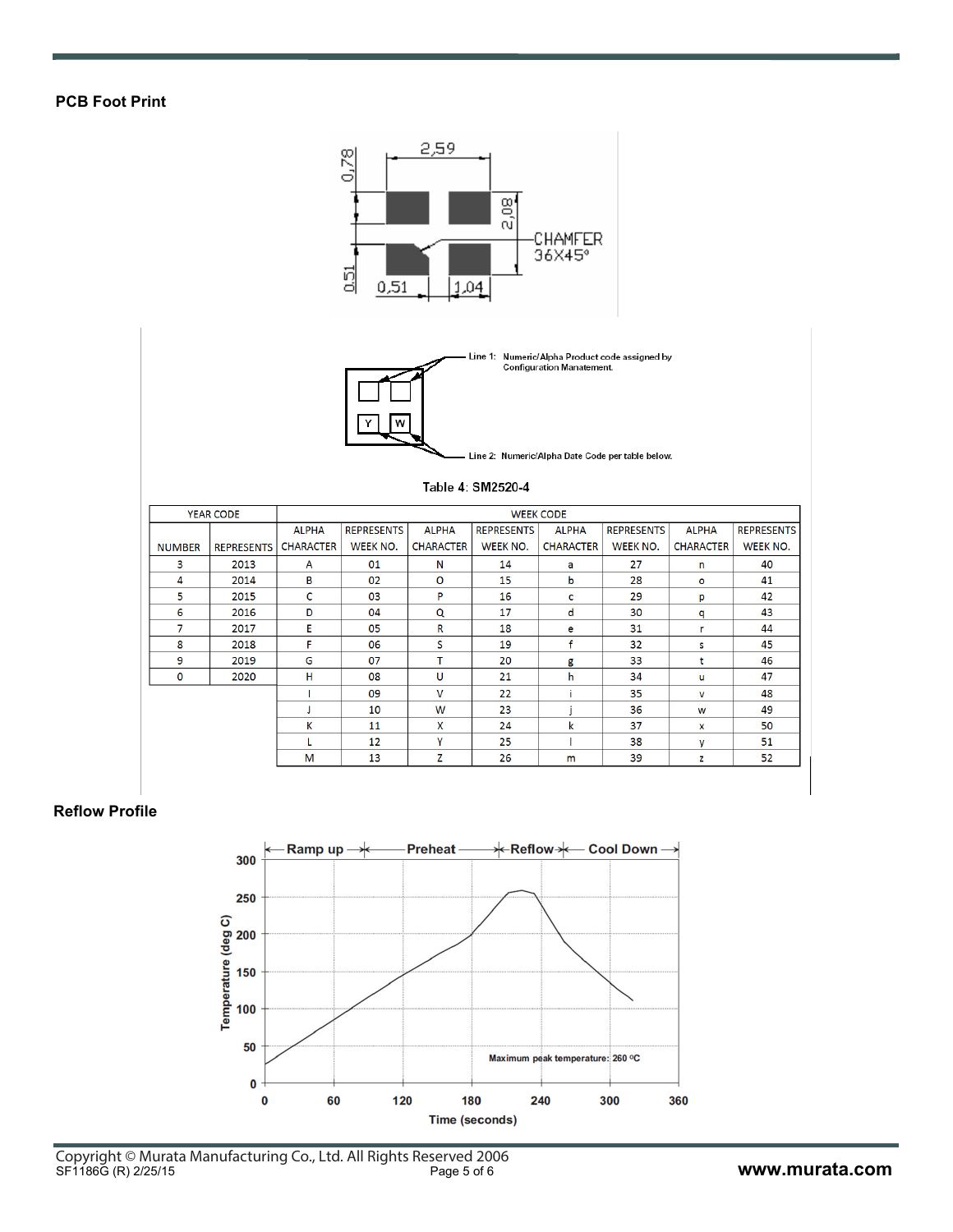### **Reel Dimension**



### **Tape Dimension**